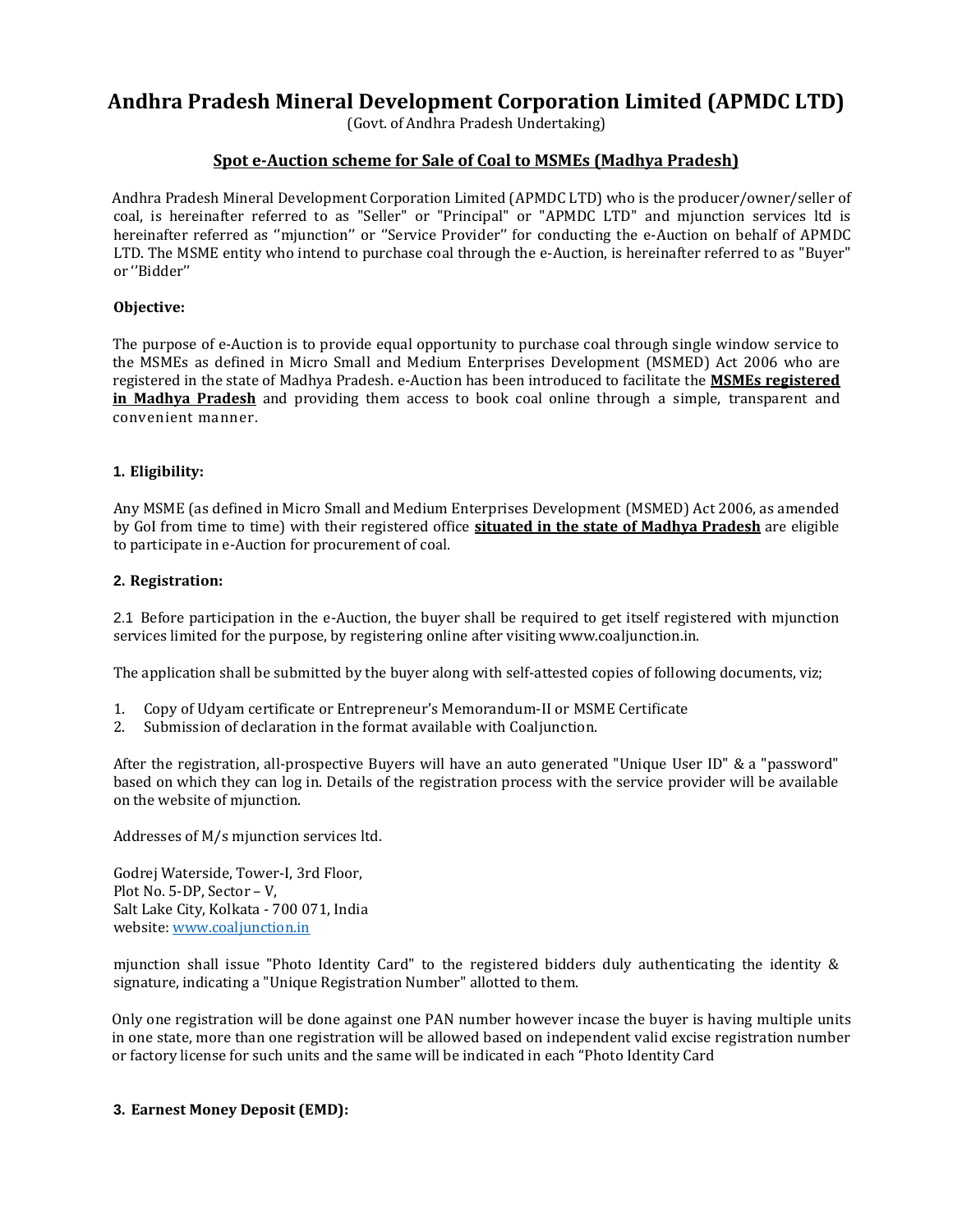All interested registered consumers shall be required to deposit in advance non-interest bearing Earnest Money Deposit (EMD) at the rate of Rs.200/- per MT for coal with the Service Provider in terms of basic price of coal exclusive of taxes, duties and other charges as applicable before participating in e-Auction. This may be paid upfront by way of RTGS, NEFT or Net banking mode only.

The EMD submitted to mjunction shall be considered as a Global EMD, and it will not be specific for any particular source of APMDC LTD.

The EMD submitted to mjunction will be available for participation in all events conducted on mjunction e-Auction portal, as long as the required amount of EMD is available in the bidders account with mjunction.

#### **4. Process for EMD submission**

EMD can be submitted by bidders through RTGS, NEFT or Net banking mode only. EMD submitted through any other mode will not be considered.

#### **a) RTGS / NEFT**

For making EMD payment through RTGS/NEFT Mode the bidder has to login to mjunction portal and has to generate EMD Pay-In slip. The Pay-In slip will have the required details for remitting the EMD through RTGS/NEFT which will be submitted by the bidder to their banker. The EMD "Pay-In slip" can be generated through the following process.

Login t[o www.coaljunction.in >](http://www.coaljunction.in/) Click on EMD Management > Select "CMS / RTGS > Click on ''Submit'' > Select from IndusInd Bank / IDBI Bank > After reading all Terms & Conditions > Fill in desired EMD amount & click on "Submit" > Print the Pay-in Slip

Important Note for RTGS/NEFT transaction:

- *i)* Bidders need to select IDBI / INDUS IND RTGS mode only
- *ii)* EMD should be submitted at least 24 working hours before the start of the e-auction.

#### **b)NETBANKING (Online Mode)**

The bidders will also be able to submit their EMD to mjunction through Net-banking and the following process has to followed –

Login to [www.coaljunction.in](http://www.coaljunction.in/) > Click on EMD Management > Select "Online" > Fill in desired EMD amount > Select the preferred bank from the list > and click on "Submit" after reading all the guidelines > The page will be redirected to the Net Banking portal where bidder has to enter their User ID and Password to log in and thereafter complete the transaction.

On successful transfer a Transaction ID is generated which has to be noted by bidder for future any reference.

After the transaction bidders can login to mjunction portal and can check the e-ledger balance. If the transaction is complete then the transferred amount would be reflected in the e-ledger. Important Note for Net-banking transaction:

- *i*) Any banking charges as applicable for the transaction shall be payable by the bidder for using this facility, and this would be directly deducted by the bank directly from bidders bank account.
- *ii)* mjunction Services Limited shall not be held liable/responsible for any wrong transfer of funds, misuse of user id or password, any link failure / fault at the end or part of SBI / IndusInd Aggregator.

#### **5. Notification:**

The Quantity, grade/size and sources from where coal is to be sold through e Auction, will be notified on the websites of mjunction and APMDC [\(https://apmdc.ap.gov.in/\)](https://apmdc.ap.gov.in/) 7 days in advance from the date of e-Auction.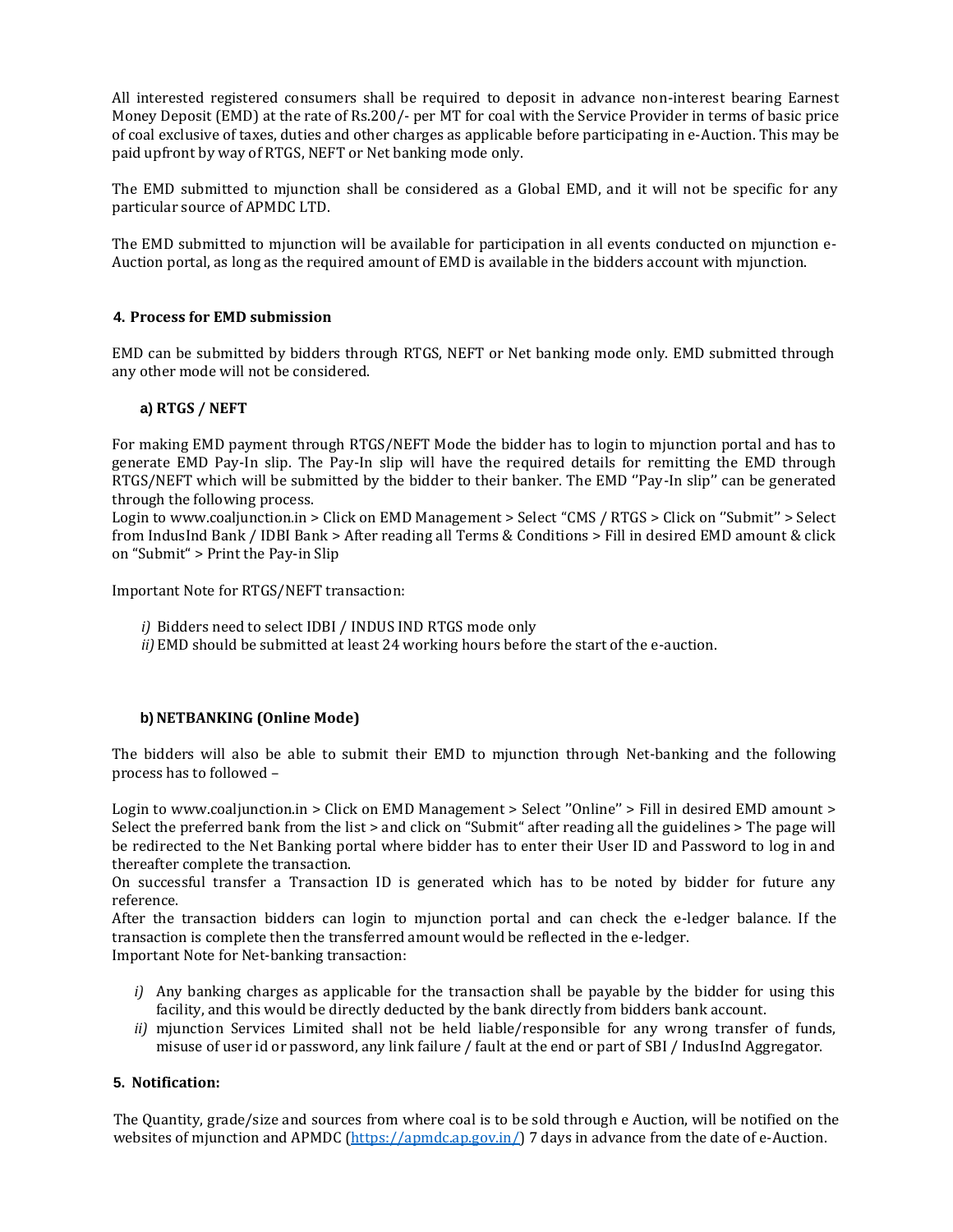## **6. Tax & Duties applicable:**

The following Tax & duties prevailing as on date and it may change at any time, which are payable by Successful buyers.

| S. No.         | <b>Description</b>                        | Rate                                               |
|----------------|-------------------------------------------|----------------------------------------------------|
|                | <b>Basic Price of Coal</b>                | Buyer offered price on or above Basic Price Per MT |
| $\overline{2}$ | <b>Loading Charges</b>                    | Rs 25 per MT                                       |
| 3              | <b>Sizing Charges</b>                     | Rs 87 per MT                                       |
| $\overline{4}$ | Surface transportation charge             | Rs 38.94 per MT                                    |
| 5              | <b>Reserve Price</b>                      | 14% on Basic Price                                 |
| 6              | Royalty                                   | 14% on Basic Price                                 |
| 7              | <b>NMET</b>                               | 2% on Royalty                                      |
| 8              | DMF                                       | 10% on Royalty                                     |
| 9              | <b>MPGSVA</b>                             | 5% on Basic Price                                  |
| 10             | Forest tax                                | Rs 57 per MT                                       |
| 11             | Coal evacuation charge                    | Rs 60 per MT                                       |
| 12             | <b>Total Taxable Value</b>                | Sum of Above (1-11)                                |
| 13             | <b>SGST</b>                               | 2.5% on Total Taxable Value                        |
| 14             | CGST                                      | 2.5% on Total Taxable Value                        |
| 15             | <b>GST</b> compensation Cess              | Rs 400 per MT                                      |
| 16             | <b>Total Amount</b>                       | Sum of amount mentioned above (12-15)              |
| 17             | $TCS*$                                    | 1% of the Gross Total Amount                       |
|                | <b>Gross Total Amount including taxes</b> | <b>Sum of Total amount and TCS Amount</b>          |

\* - TCS 1% is exempted if form 27c is submitted during DO request by the successful buyers.

## **7. Mode of Delivery:**

The coal will be offered for dispatch through Road mode and the minimum quantity for bidding would be 50 (fifty) MT. and 5 MT shall be the multiple for bidding. So that for small MSME buyers who wants min. 2 trucks quantity of 50 MT / 60 MT can be fulfilled.

#### **8. Bidding Process**

The registered bidders shall be required to record their acceptance after login, of the Terms & Conditions of the e-Auction before participation in the actual Bidding Process.

GCV and grade mentioned in the auction schedule is indicative based on Geological report and as per approved mining plan. Physical sampling is not yet done.

The purchaser/bidder/buyer shall have to satisfy themselves on inspection of the material as to what they contain and make his/her offer accordingly. The principle of "Caveat Emptor" (i.e. Customer beware) will apply.

Prospective Bidders are entitled to Bid for the quantity to the extent of amount of EMD for which is available with the service provider in the bidder's account at the time of bidding.

The Buyers while bidding shall quote their "Bid price" per MT in Indian Rupee as base coal price on FOR/FOB colliery basis, exclusive of other charges like surface transportation charges, sizing charges, Evacuation facility charges, loading charges, statutory levies like taxes, cess, royalty, SED, & any other charges as will be applicable at the time of delivery. These charges shall be on the Buyers' account.

The bidder has to bid for a price equal to or above the base price to secure consideration in the concerned e-Auction.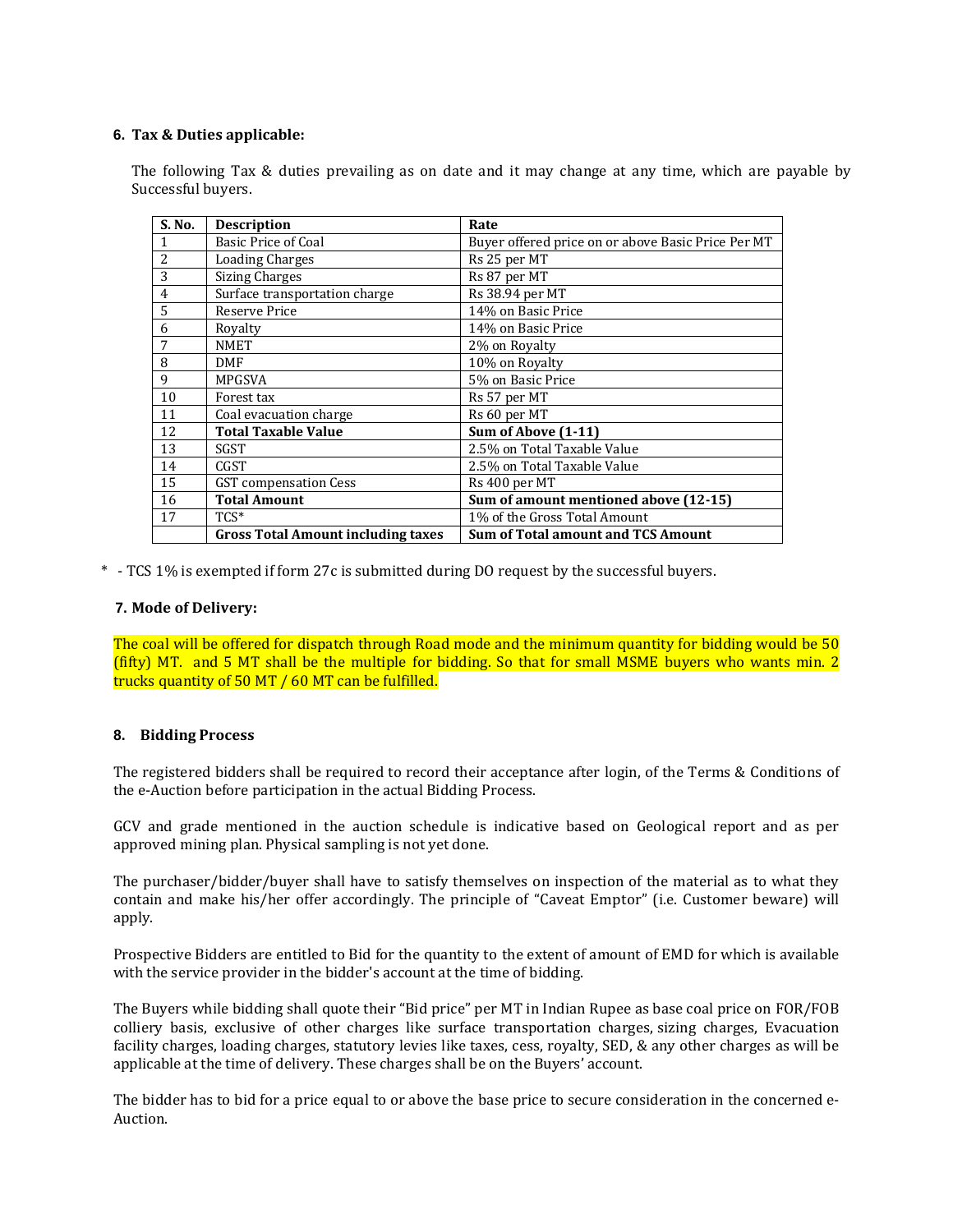The date, time and period of e-Auction as notified in advance including closing time on portal of service provider shall be adhered to but for the event of force majeure, However, the closing time of e-Auction will be automatically extended up to last Bid time, plus 5 minutes, so that opportunity is given to other Bidders for making an improved Bid on that item.

During the e-auction, the bidders will have option to submit their bid, which shall have two components:

- 1. Price (Rs per MT) and
- 2. Quantity (the number of units they want to book at that price)

The system will not allow a Bidder to Bid in excess of his entitled quantity as per his EMD.

The Bidder shall offer his Bid price (per MT) in the increment of Rs.10/- (Rupees Ten) during the Normal e-Auction period. During the extended period the Bidder shall offer his Bid price in the increment of Rs.10/- (Rupees ten).

While maintaining the secrecy of Bidder's identity, the web site shall register and display on screen the lowest successful Bid price at that point of time. However, once a Bidder is out-bidded by another (in part or full) the particular Bidder shall become eligible for making an improved Bid.

Following criteria would be adopted in deciding the successful bidders:-

- *i*) Precedence will be accorded to the highest bid price in the descending order (H1, H2, H3 and so on) as long as the offered quantity is available for allocation.
- *ii)* If two or more buyers bid the same highest price, precedence for allotment will be accorded to the buyer who has placed the bid for the higher quantity.
- *iii*) In case two or more buyers bid the same price and the same quantity, precedence will be given to the buyer who has accorded his bid first with reference to time.

#### **9. Post e-Auction process:**

Each successful bidder will be intimated through e-mail / SMS by the Service Provider after the closure of e-Auction. However, it will be the responsibility of the bidder to personally see and download the result displayed on website, on the same date after close of e-Auction.

The successful bidders after the e-Auction will be required to deposit coal value with APMDC LTD, within a period of Seven (7) Central Government working days, after the date of closing of e-Auction. Seven days would be reckoned as applicable to APMDC LTD where the payment / deposit is required to be made.

**All relevant details like Allotment Order, winning quantity, winning price, applicable taxes and duties, total coal value to be submitted by bidder, last date of payment, Payment details, Payment approvals by APMDC, Do Request, Authorized signatory details to be provided in coaljunction portal, Delivery Order, Delivery Schedule program for vehicle placement at mine, lifting details, and otherwill be made available to the successful bidder through e-mail / SMS / PSMS application i.e. in coal junction portal after the closure of e-Auction.**

However, it will be the responsibility of the bidder to personally check the website for getting the necessary information, after closure of the e-Auction.

#### **10. Terms of Payment:**

The successful bidders after the e-Auction will be required to deposit coal value with APMDC LTD, within a period of Seven (7) Central Government working days, after the date of closing of e-Auction. Seven days would be reckoned as applicable to APMDC LTD where the payment / deposit is required to be made.

The EMD amount submitted by the successful bidder shall be adjusted towards the payment of the coal value and successful buyers has to deposit the balance coal value amount in APMDC Ltd.'s following bank account. Buyers are requested to login into their coaljunction portal with their same login credentials used for participation of coal e-auction to know the balance coal value amount after adjustment of their respective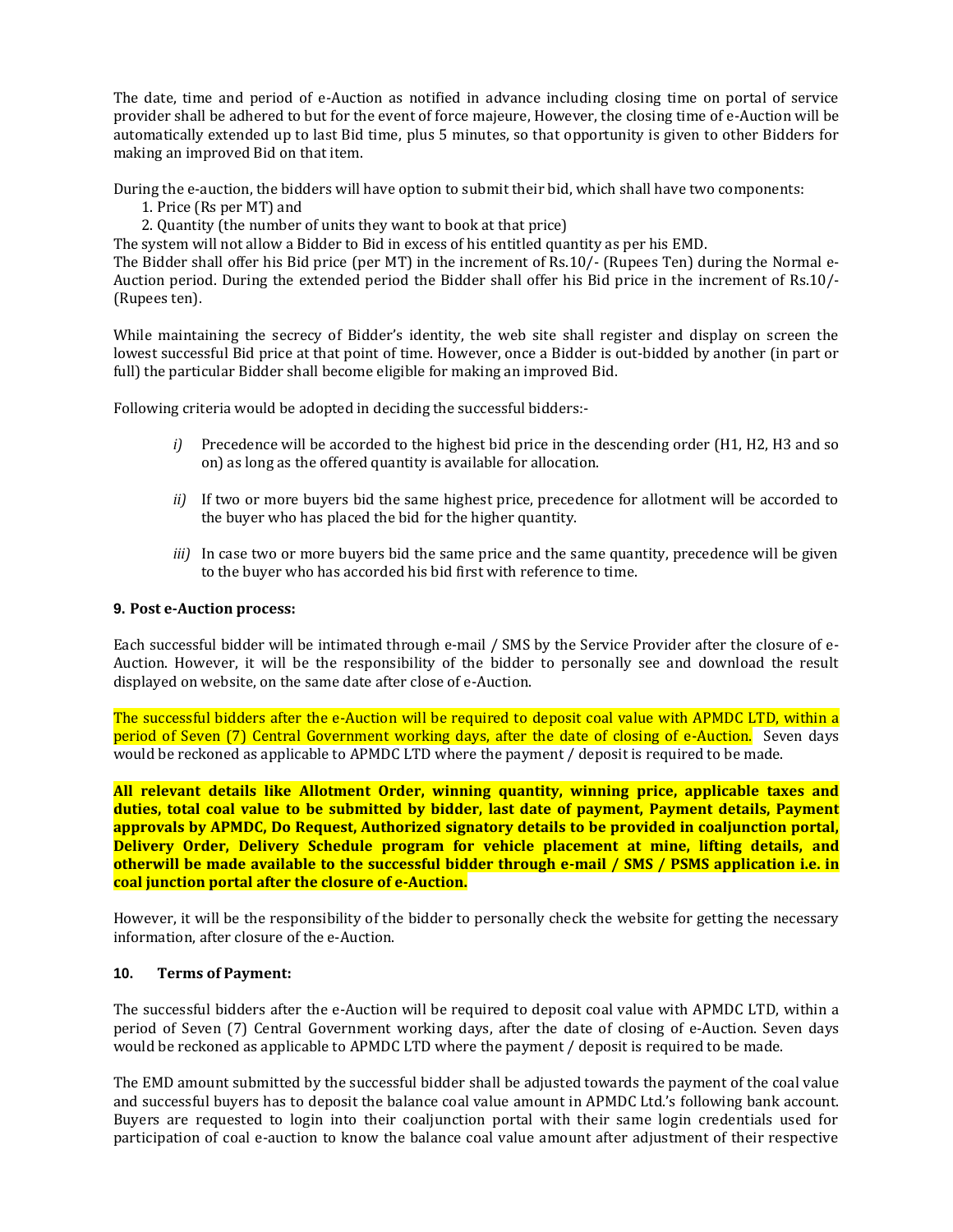EMD.

| Account Holder Name:  |        | APMDC – Suliyari Coal Mine Escrow Account                           |
|-----------------------|--------|---------------------------------------------------------------------|
| Bank Name             |        | State Bank of India                                                 |
| Account No            | $\sim$ | 40172035675                                                         |
| IFSC Code             |        | SBIN0013483                                                         |
| <b>Branch Address</b> |        | Industrial Finance Branch, Guntur.                                  |
| Bank Address          |        | SBI, Industrial Finance Branch, Kannavarithota, Guntur, AP - 522004 |

For making the coal value payments to APMDC LTD account the buyers need to make through RTGS/ NEFT through any bank and after making the payment buyer has to login into coaljunction portal to intimate the payment details to APMDC.

If the coal value is deposited for less than the allocated Quantity but not below 50% of the allocated quantity or, 50 MTs whichever is higher, APMDC LTD shall accept the payment for the said amount and forfeit the EMD for the failed quantity. However if the buyer fails to deposit the coal value for at least 50% of the allocated quantity or 50 MTs whichever is higher than the entire EMD of the allotted quantity shall beforfeited.

The successful bidder shall pay any additional sum which may become payable by the seller under any statutory provision over and above the amount claimed in the invoice. The successful bidder will also be entitled to a refund of the sum of taxes to the seller on account of reduction, if any of the statutory levies claimed in the invoice by the seller.

# **11. Form No. 27C:**

Such buyers who wish to avail exemption from collection of tax at source under section 206 C(1A) of the Income Tax Act (As amended by the Finance Act – 2012), consumers has to submit. The Form No.27C has to be submitted during Delivery Order request by buyer to APMDC is coaljunction portal.

#### **12. Procedure of Coal Delivery**

APMDC LTD shall issue Delivery Orders to the successful bidders after realization of payment on request made by buyer in coaljunction subjected terms & condition mentioned in Terms of Payment in clause 10.

After making the payment the successful bidder has to submit relevant details before the issue of the Sale / Delivery Order for movement of the coal the authorized representative details and TCS applicability i.e. upload of form 27c if yes.

The buyer is expected to complete lifting of coal by road as per the delivery schedule provided by APMDC. **However, in any case the validity period shall not be beyond 30 days from the date of issue of Delivery Order.** No extension of validity will be allowed in any case.

The Buyer himself or his authorized representative may supervise loading at the loading point. The authorized representative must carry valid authority letter along with photocopy of Identity Card issued by Service Provider.

The weighment at the loading end shall be final and binding for all commercial purposes.

#### **13. Refund of EMD to Unsuccessful bidders:-**

In case of unsuccessful bidders, EMD shall be refunded by the Service Provider after the auction is over, on the bidder's request. However, if no such request is received the Service Provider will retain the EMD for participation in e-Auction in future.

#### **14. Forfeiture of EMD: -**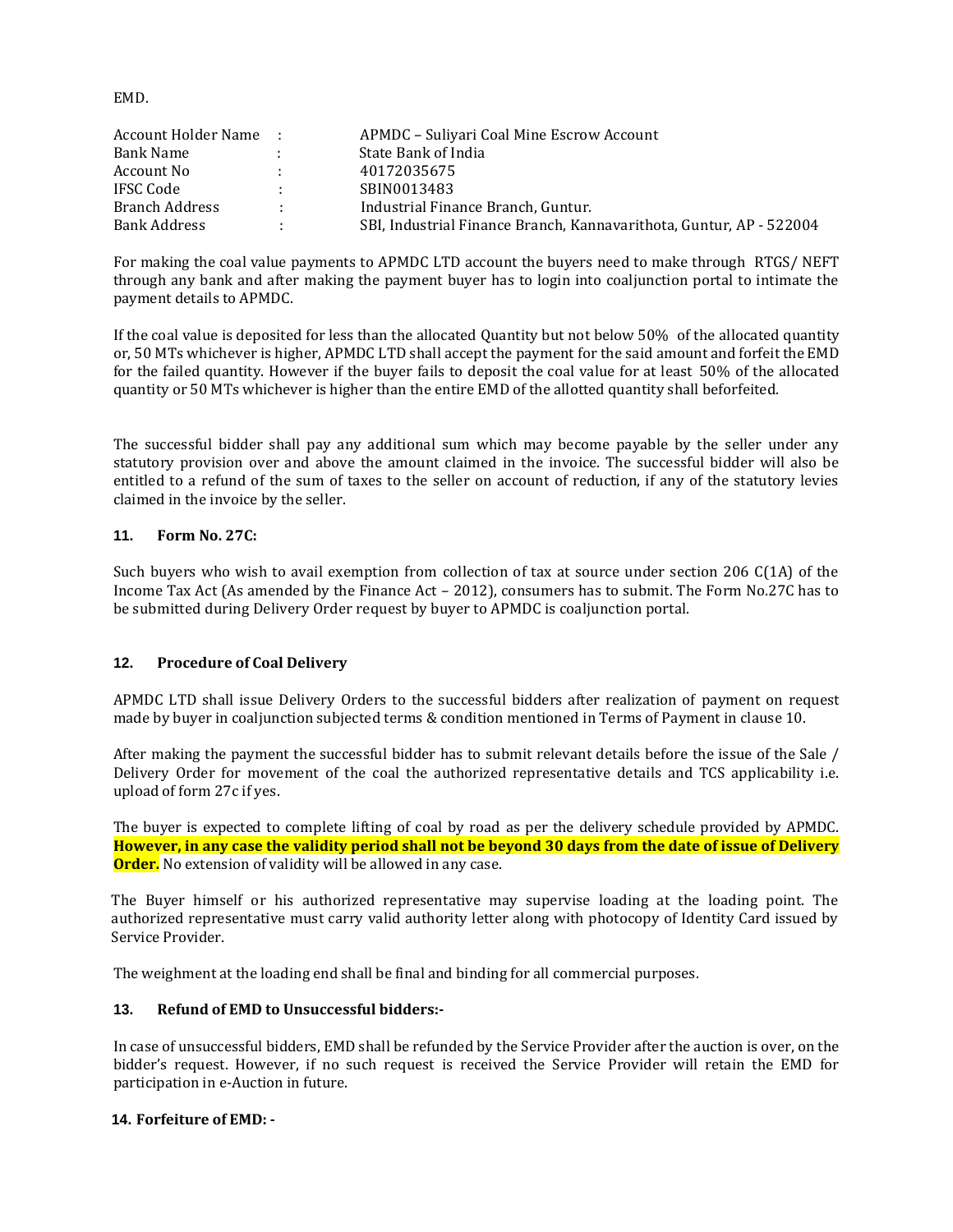The EMD submitted by the successful Bidders will be liable for forfeiture in the following cases:

- *i*) If after completion of e-Auction, a successful bidder fails to make payment for the coal value including all other charges within the stipulated time, the proportionate EMD equivalent to the failed quantity shall be forfeited and/or,
- *ii)* If the successful bidder does not lift the booked quantity within the stipulated validity period, the proportionate amount @ Rs. 200/- per MT for the unlifted quantity would be forfeited. Such forfeiture shall be made only if the balance unlifted Quantity is equal or more than a Truck Load i.e.9 MTs. And/or,
- *iii)* Such forfeiture, however, would not take place if the APMDC LTD has failed to offer full or part of the successful bid quantity within the validity period. In such cases again, no forfeiture would take place if the balance quantity is less than a truck load. In case of such delays in supply from APMDC, the delivery schedule for every buyer shall be updated and same will be communicated in the portal which shall be followed by the Buyers.

#### **15. Refund of Coal value:**

The balance coal value of the unlifted quantity after the expiry of the validity period for supply of coal and completion of required commercial formalities shall be refunded subject to forfeiture of EMD if required, in termsof the forfeiture clause as above.

However in case APMDC is unable to supply coal, the balance coal value amount including EMD shall be refunded to the buyers by APMDC. No interest shall be payable on the coal value which is refunded by APMDC.

## **16. Inspection:**

Buyer to contact the following concerned officials for inspection at least 2 days prior to their visit to the mine.

| Miunction - Mr. Arijit Paul                   | M: 9163348277 |
|-----------------------------------------------|---------------|
| Mr. Janardan                                  | M: 6291323439 |
| APMDC Ltd - Mr. A Lakshmana Rao M: 8008558567 |               |

#### **17. General Terms & Conditions:**

- *i)* All terms and conditions of Scheme are subject to force majeure conditions as applicable. Force Majeure events shall mean, acts of God, War, Civil riots, fire, flood, pandemic, epidemic, earthquake, hurricane, lockouts, strikes (not related to the Buyer and its employees) Civil War, local disturbances, Compliance with any statute, directions issued by any Governmental Authorities or regulation of the Government directly affecting this contract. Delay or non-approval by any Government or Government agency for any clearance, permit, approval or license for the reasons not attributable to the Buyer.
- *ii)* Bidders must always ensure to keep their email address valid. In any case Buyers cannot be absolved from fulfilling the responsibility of compliance of any of the terms and conditions herein including payment terms due to non-receipt of emails from the Service Provider.
- *iii)* Bidders must be extremely careful to avoid any error in bidding (whether typographical or otherwise) and they are fully responsible to check and rectify their bid before submitting their Bid into the live e-Auction floor byclicking the "Bid" button. During the auction if the incremental bid price is more than 50% of the immediate preceding bid price, then the system will seek a re-confirmation from the Bidder before the bid is registered.
- *iv)* There is no provision for bidding in decimals. The Bidder shall be solely responsible for all consequences arising out of the bid submitted by him (including any wrongful bidding by him) and no complaint /representationwill be entertained by the Service Provider/APMDC LTD in this regard.